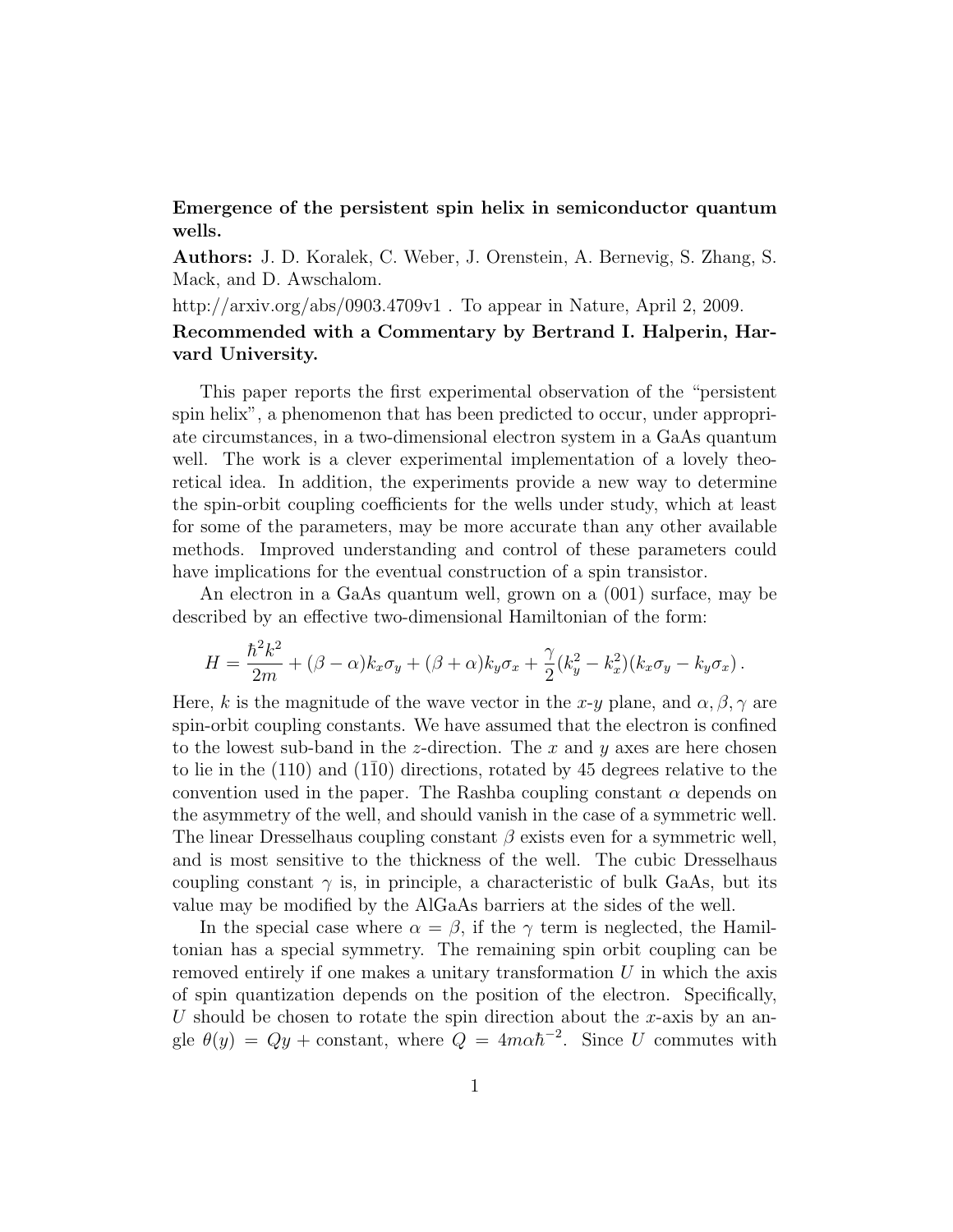the Coulomb interaction between electrons, the transformed Hamiltonian  $H'$ will commute with the total transformed spin  $\vec{S}'$ , even when interactions are important, so that  $\vec{S}'$  will be a true constant of the motion.<sup>1</sup> Of course, when the cubic coupling term is taken into account, spin decay will occur, but there still can be a dramatic reduction in relaxation when the parameters  $\alpha$ and  $\beta$  are tuned to be equal. (Similar effects will occur if  $\alpha = -\beta$ , but the x and  $y$  axes will be interchanged.)

As has been noted in the past by various authors<sup>2</sup>, under the conditions  $\alpha = \beta$  and  $\gamma = 0$ , the effect of spin-orbit coupling on charge transport should be eliminated (e.g., the orbital magnetoconductance is similar to that of a system without spin-orbit coupling, with no weak antilocalization effect in zero magnetic field). The usual Dyakanov-Perel mechanism for spin relaxation is suppressed; an electron inserted at a point  $\vec{r}$  with spin in a given direction  $\hat{n}$  will have its spin in the same direction, if it is detected at the same point at a later time, after diffusing around an arbitrary path. The predicted absence of weak anti-localization is a consequence of the fact that the spin and charge propagators for an electron to return to the origin are found to be identical to those of a system without spin-orbit coupling. If the electron is detected at a point  $\vec{r}' \neq \vec{r}$ , its direction will be rotated about the x-axis by a definite angle,  $\theta(y') - \theta(y)$ . Schliemann, Egues, and Loss<sup>3</sup> remarked on this rotation of spin direction, and proposed to use the absence of relaxation to produce a spin transistor in the non-ballistic regime.

Three years ago, Bernevig, Orenstein, and Zhang<sup>1</sup> pointed out that one could use a pulsed laser to produce a helical spin structure with a chosen wavevector and to monitor its decay. If the spin-orbit coupling constants are adjusted to the condition  $\alpha = \beta$ , and the wavevector of the induced spin helix is properly chosen, then the structure can be exceptionally long lived, which Bernevig et al. termed a "persistent spin helix." The present work realizes that proposal.

Experiments were carried out using samples with ten quantum wells, separated by AlGaAs barriers. A non-zero asymmetry-parameter  $\alpha$  was achieved by using alternating concentration of Si donors in the barriers between successive layers; the value of  $\alpha$  was changed by varying the magnitude of the difference in concentrations. The parameter  $\beta$  was changed by varying the thickness of the wells. Transient spin polarization waves, with a sinusoidal modulation at a controlled wavevector  $q_x$  in the x-direction, were produced using optical interference of two cross-polarized pulses from a single pulsed laser. Time-evolution of the spin polarization was measured with a time-